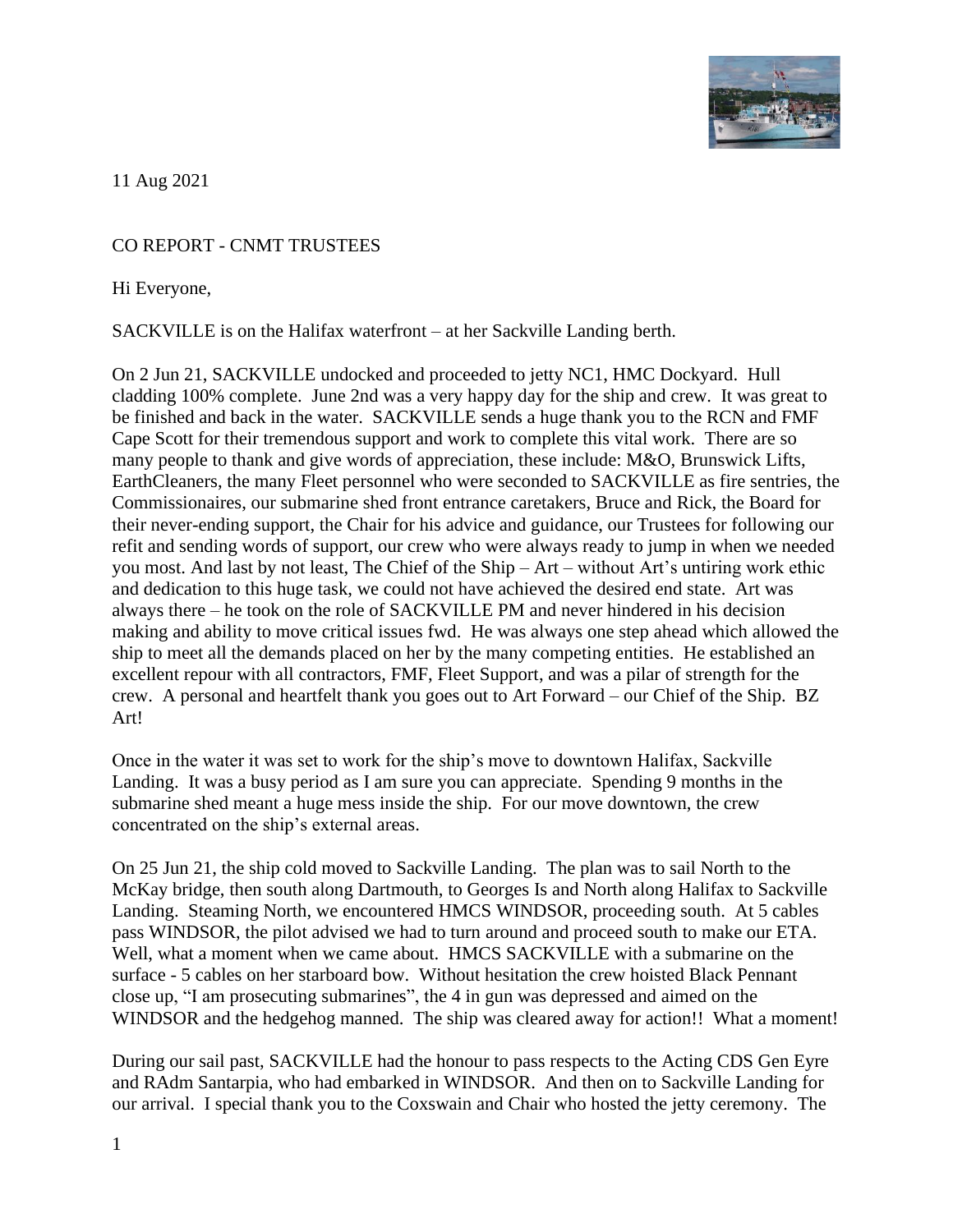

Coxn was instrumental in setting up the jetty and making necessary preps in a COVID restricted environment. We were well received by the STADACONA Band, and His Worship Mayor Savage, Honourable Member Andy Fillmore and MLA Ben Jessome. Debbie Eisan conducted a smudge on our arrival and was a key speaker in opening the welcoming ceremony. Debbie was followed by our own Padre Cooke. A great start to our downtown tour.

Since arriving downtown, the ship has welcomed visitors for upper deck tours only. As of last week of July, the ship has extended this to the chief's mess, tiller flats and the engine room. We hope by the end of August to open all areas of the ship for visitors.

The Trustee Mess is taking shape. The servery is nearing completion. It is our hope to have all work completed by end August. We are staring the application process for a liquor licence. Part of this process is to ensure our heads and wash place, galley, Conference Room and Trustee Mess are spotless. We will be inspected by the fire marshal prior to issuing of the licence. This step is vital to opening the servery and the mess.

Other dates to take note:

- a. 1 Jul 21 Ship held a service to commemorate the Royal Newfoundland Regiment and the Battle of Beaumont Hamel, 1 July 1916. It was an honour to host Mr. William McCurdy, WWII veteran – Signals Corps,  $4<sup>th</sup>$  Canadian Armoured Division, and LCol (ret'd) Winston Crocker, Royal Newfoundland Regiment Advisory Council.
- b. 3 Aug 21 RNSIT completed filming a promotional piece for the RNSIT.
- c. 31 Aug 21 SACKVILLE will participate in Dervish 80. This event will recognize the Arctic Convoys to Murmansk and Arkhangelsk. On the 31 Aug 41, the first Arctic Convoy arrived in Arkhangelsk. We will hold a small service followed by tolling the ship's bell 16 times. Based on an Old Russian Tradition of marking the New Year with 8 strokes makes an old man and another 8 the youngest in the crew. The ringing-bell ceremony will be held simultaneously on 31st August at 6 p.m. (Moscow), 4 p.m. (UK), and 11 a.m. (USA and Canada).
- d. 10 Sep 21 First post COVID Trustee lunch. This is our goal but will depend on our liquor licence and NS Public Health guidelines.
- e. 11 Sep 21 (Sat) SACKVILLE remembrance ceremony for our ships and Merchant Navy vessels. On 11 Sep 1942 – HMCS CHARLOTTETOWN – K244 lost
- f. 23 Sep 21 (Thurs) Committal of Ashes service
- g.  $5 7$  Oct 21 (Tues Thurs) DEFSEC
- h. 8 Oct 21 (Fri) Committal of Ashes and return to HMC Dockyard